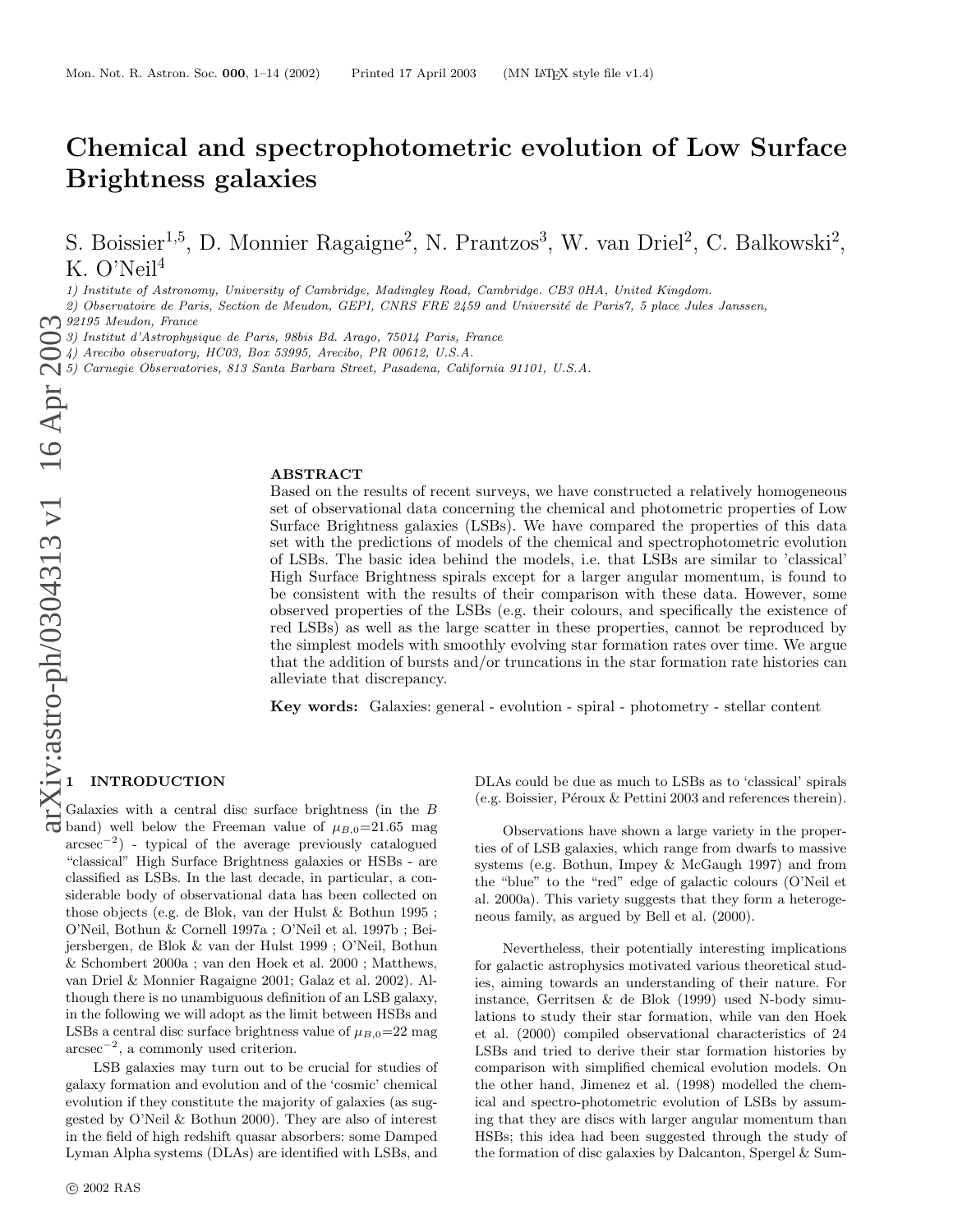mers (1997), who considered a gravitationally self-consistent model for the formation of both LSB and HSB discs.

In a recent series of papers (Boissier & Prantzos 2000, Prantzos and Boisier 2000, Boissier and Prantzos 2001, Boissier et al. 2001) the chemical and spectrophotometric evolution of spiral galaxies of various masses and spin parameters was computed and compared quite successfully to a large number of observational data: Tully-Fisher relation, colours, integrated spectra, star formation efficiency, gas fraction etc. Those works showed that for relatively large values of the spin parameter  $\lambda$  the properties of discs ressembled closely those of LSBs (in particular the central surface brightness).

Following the ideas of Dalcanton et al. (1997) and Jimenez et al. (1998) in the present paper we extend the same models to larger values of the spin parameter, keeping the remaining galactic physics (stellar Initial Mass Function, prescriptions for Star Formation Rate and Infall rate etc.) the same. We compare then our results to an extended set of observed properties of LSBs (H<sub>I</sub> mass, colours, abundances). Our main motivation is to answer the question: can HSB spirals and LSBs be modelled in the same framework, where LSBs merely have a larger angular momentum, or is it necessary to invoke specific assumptions in order to explain their properties?

In section 2 we present the compilation of data on LSBs properties that we adopted for our study. In section 3 we explain how the simplest (1st order) models of LSBs are constructed on the basis of our - quite successful - HSBs models, by merely increasing the spin parameter. These simple models are then compared to the observations in section 4. In section 5 bursts and truncations are added to the smooth star formation history of the "simple models", in order to obtain better fits to the ensemble of the observational data. Section 6 gives a summary of the obtained results.

## 2 LOW SURFACE BRIGHTNESS GALAXIES: THE DATA SAMPLE

Low Surface Brightness galaxies (LSBs) display a very broad range of sizes, masses and spectral line widths. Their typical observed 21 cm H i line width is about 100 km/s, though it can be as high as 600 km/s. "Giant" LSBs have also very large scalelengths, the most striking case being Malin-1. In some sense, their large velocities and sizes make them similar to HSB spirals, as argued in Bothun et al. (1997).

In this paper, we explore possible links in the physical properties/histories between HSB and LSB discs. Since we have no *a priori* idea of which of the LSBs could actually be linked to HSBs, we consider observations for the whole range of LSBs, from dwarfs to giants. Our sample consists of the following data sets, available in the literature.

## O'Neil et al. LSBs sample

The observational data on LSBs from O'Neil et al. (1997a,b) provides information on the surface brightness, scalelength, absolute magnitude of the disc and colours for 127 galaxies. 80% of them are well fitted by an exponential profile, which justifies the use of a disc model for studying LSBs. The data suggest that a large fraction of LSBs are redder than previously thought. H<sub>I</sub> data for some of these galaxies are given in O'Neil, Bothun, & Schombert (2000)

and Chung et al. (2002). Note that some of these objects are members of galaxy clusters (Pegasus and Cancer).

## de Blok et al. LSBs sample

For 21 late-type field LSBs from the sample of Schombert & Bothun (1988) and the UGC, de Blok et al. (1995) published disc scalelengths and absolute magnitudes and colours; for subsets of that sample H<sub>I</sub> data are given in de Blok et al. (1996), abundances in de Blok & van der Hulst (1998a), CO line upper limits in de Blok & van der Hulst (1998b) and H $\alpha$  rotation curves in McGaugh, Rubin & de Blok (2001). The gas content of those galaxies is also available from the work of van den Hoek et al. (2000).

## Bulge-dominated LSBs sample

Although most of the LSBs seem to be late-type objects without any apparent bulge, some of them clearly do have bulges, and we do not exclude these from our analysis, to avoid introducing a bias against the most evolved LSB discs. For this reason, we also use the data on surface brightness, scalelength, and colours of 20 galaxies from Beijersbergen et al. (1999). As our models concern only the disc component of LSBs, we used the "area-weighted" colours given by Beijersbergen et al., which should be representative of the discs.

#### Giant LSBs sample

We also use the data of Matthews et al. (2001), which provides surface photometry and H i data for 16 giant LSB galaxies, with high luminosities ( $\sim 10^{10}$  L<sub>☉</sub>) and large scalelengths (> 6 kpc). Though LSB Giants are relatively rare, they may play an important role in our investigation of the link between HSBs and LSBs because of their similar sizes/velocities (note that there are many more HSBs with large velocity widths than with small ones, like for LSBs).

## Infra-red selected LSBs sample

A new sample of LSBs selected from the 2MASS nearinfrared survey (Monnier Ragaigne et al., 2002, MR2002) is used as well. Though these 4,000 objects were selected on their low  $K_s$ -band central disc surface brightness  $(\mu_{K,0}$ <18 mag arcsec<sup>−</sup><sup>2</sup> ) they turned out to be bluer than expected; the B-band central disc surface brightnesses of the 20 objects for which we have optical surface photometry actually lie in the range of  $\sim$ 21-22.5 mag arcsec<sup>-2</sup>, straddling the 22 mag  $\arcsc^{-2}$  B-band selection criterion for LSBs we adopted in the present paper. Here we use the subset of 20 galaxies for which we presently have available  $BVRI$  surface photometry, H<sub>I</sub> spectra and  $JHK$  photometry. This sample allows the exploration of the link between optically HSB and LSB galaxies.

## Homogenisation of the data

Because the data sets have different origins, they need homogenisation before a proper comparison with our disc models. We adopted the following procedure:

• All distance-dependent quantities are reduced to distances based on a Hubble constant of 65 km/s/Mpc.

• The models presented in the next section were computed under the hypothesis that the discs are observed faceon, and the data were corrected accordingly to an inclination angle  $i=0^\circ$ . This affects magnitudes and surface brightness by a quantity equal to  $-2.5C \log(\cos i)$ , where C ranges from 0 for an optically thick disc to 1 for an optically thin one. Since LSBs are usually not much evolved chemically (they have low metallicities), it is likely that they are dust-free and we assume  $C=1$ . This assumption is justified by the fact that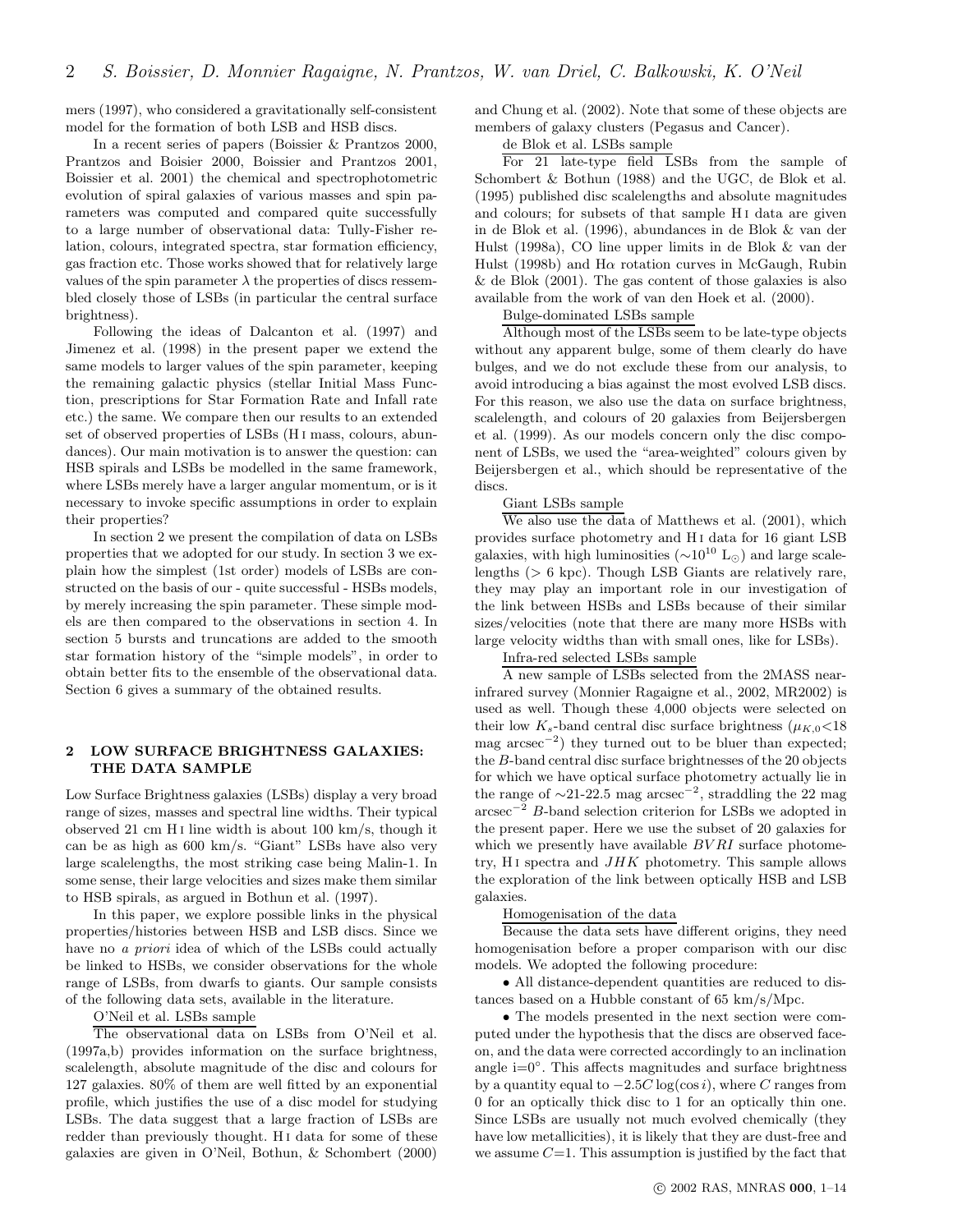the colours of LSBs seem to be independent of inclination (e.g. O'Neil et al. 1997a).

• The absolute total disc magnitude used in this paper,  $M_{B,d}$ , is deduced from the fit with an exponential profile (e.g. O'Neil et al. 1997a), i.e.  $M_{B,d} = \mu_0 - 2.5 \log(2\pi R_d^2)$ , where  $\mu_0$  and  $R_d$  are the central surface brightness and the scalelength, in mag arcsec<sup>−</sup><sup>2</sup> and arcsec, respectively.

• The total gas mass is obtained by correcting the H <sup>i</sup> mass for the helium fraction  $(M_G/M_{HI}=1.4)$ . The molecular component in LSBs is generally negligible, though a number of LSBs have now been detected in CO (Matthews & Gao 2001; O'Neil, Hofner & Schinnerer 2000, and references therein).

## 3 MODELS: FROM "CLASSICAL" HSB SPIRALS TO LSBS

Dalcanton et al. (1997) suggested that LSBs could be the large angular momentum equivalents of "classical" spirals. That idea was adopted in Jimenez et al. (1998) who constructed models relatively similar to those used in the present study; they showed that this assumption can lead to reasonably good results, at least for the limited observational sample they used (which did not include objects like the red LSBs of the O'Neil et al. sample).

In this paper, we have adopted the same assumption, i.e. that LSBs can be explained with models similar to those of HSB spirals, but with a larger angular momentum. The strength of this work is that it relies on detailed models of the chemical and spectro-photometric evolution of disc galaxies, already shown to be successful in reproducing the main properties of the Milky Way and of nearby HSB spirals: see Boissier & Prantzos 1999 (BP99) for the Milky Way model, Boissier & Prantzos 2000 (BP2000) for the extension to other spirals and Boissier et al. (2001) on the agreement of the models with the observed gas fraction, star formation efficiency and ages of nearby spirals.

Notice that Schombert, McGaugh & Eder (2001) determined the gas fraction of LSB dwarf galaxies, and argued that their data were compatible with the BP2000 models of discs with the largest angular momenta. As an alternative possibility, they also suggested that LSBs could be on average younger than HSBs. That conclusion is also in agreement with our models, since large angular momentum galaxies (LSBs) form the bulk of their stars later, on average, and thus they appear younger than HSBs. We shall note that their galaxies are dwarf-LSBs, corresponding to the lower masses found in the samples we collected (section 2).

Since the LSBs models presented here are a simple extrapolation of those presented previously in this series, we will recall here only briefly their main features (section 3.1); we discuss, in particular, the role of the spin parameter and of its distribution (section 3.2), since we assume that it is at the origin of the differences between HSBs and LSBs.

## 3.1 General features

In BP99, the disc of our Galaxy is simulated as an ensemble of concentric rings gradually built up by infall of gas of primordial composition. The adopted Star Formation Rate (SFR), as suggested by the density wave theory, is

$$
\psi = \alpha \Sigma_{gas}^{1.5} \frac{V(R)}{R} \tag{1}
$$

where  $V(R)$  is the disc rotation velocity as function of radius,  $\Sigma_{gas}$  the gas density (in M<sub>☉</sub> pc<sup>-2</sup>),  $\psi$  the star formation rate (in  $\overline{M_{\odot}}$  pc<sup>-2</sup> Gyr<sup>-1</sup>), and  $\alpha$  is an efficiency parameter adjusted as to reproduce the properties of the Solar Neighborhood. That form of the SFR is in agreement with the observed current SFR profile of the Milky Way (BP1999) and of some nearby spiral galaxies (Boissier et al. 2003, in preparation). We adopt the Initial Mass Function (IMF) of Kroupa et al. (1993), characterised by a flattening at low masses, and consider it as universal, i.e. not evolving in time or space. The infall rate is declining exponentially, with a timescale  $\tau = 7$  Gyr in the local disc in order to reproduce the observed G-dwarf metallicity distribution. Inner galactic zones are formed earlier than the outer disc ("inside-out" disc formation). The evolution is computed independently at each radius and the global properties (masses, luminosities, colours) are obtained by integration or by fitting the obtained profiles to recover scalelengths and central surface brightnesses. For further details on the ingredients and the model of the Milky Way, see BP99.

In BP2000, the mass and scalelength of the discs of HSB spirals are computed with similar models, using simple "scaling laws", as suggested by Mo, Mao & White (1998) in the framework of Cold Dark Matter scenarios of galaxy formation. Within this simplified approach, discs are characterised by two parameters: their circular velocity  $V_C$  (determined by the mass of the dark halo), and their spin parameter  $\lambda = J|E|^{1/2}G^{-1}M^{-5/2}$  where  $J, E, M$  are, respectively, the angular momentum, total energy and mass of the dark halo, whereas  $\lambda$  is a dimensionless quantity measuring the specific angular momentum of the dark halo. The disc scalelength can then be expressed as:

$$
R_d = R_{d,MW} \times \frac{V_C}{V_{C,MW}} \times \frac{\lambda}{\lambda_{MW}}
$$
 (2)

and the central surface density as

$$
\Sigma_0 = \Sigma_{0,MW} \times \frac{V_C}{V_{C,MW}} \times \left(\frac{\lambda}{\lambda_{MW}}\right)^{-2}
$$
 (3)

where the index MW refers to the corresponding value in the Milky Way (see BP2000 for details). The disc mass varies with  $V_C^3$ . From equation 3 it is obvious that the central surface density depends strongly on the spin parameter and that large values of it are likely to represent LSB galaxies. Actually, Dekel and Woo (2002) present some observational evidences (based on the Sloan Digital Sky Survey data) that the surface brightness decreases with the spin parameter  $\lambda$ , even if they consider  $\lambda$  as a "second parameter" for the LSB class of galaxies, the first parameter being the stellar mass. This is not surprising since they include all dwarf galaxies in their study, and have then a much larger range of stellar mass than we consider. Note that our surface brightnesses also depends on the stellar mass (what can be deduced from figure 7).

On the other hand, since the same star formation rate prescription (equation 1) is applied for all galaxies, a lower star formation rate in LSBs will result naturally from the dependence of the SFR on radius and on gas surface density.

In BP2000 it was argued that observational data on nearby spirals suggest that the infall time-scale decreases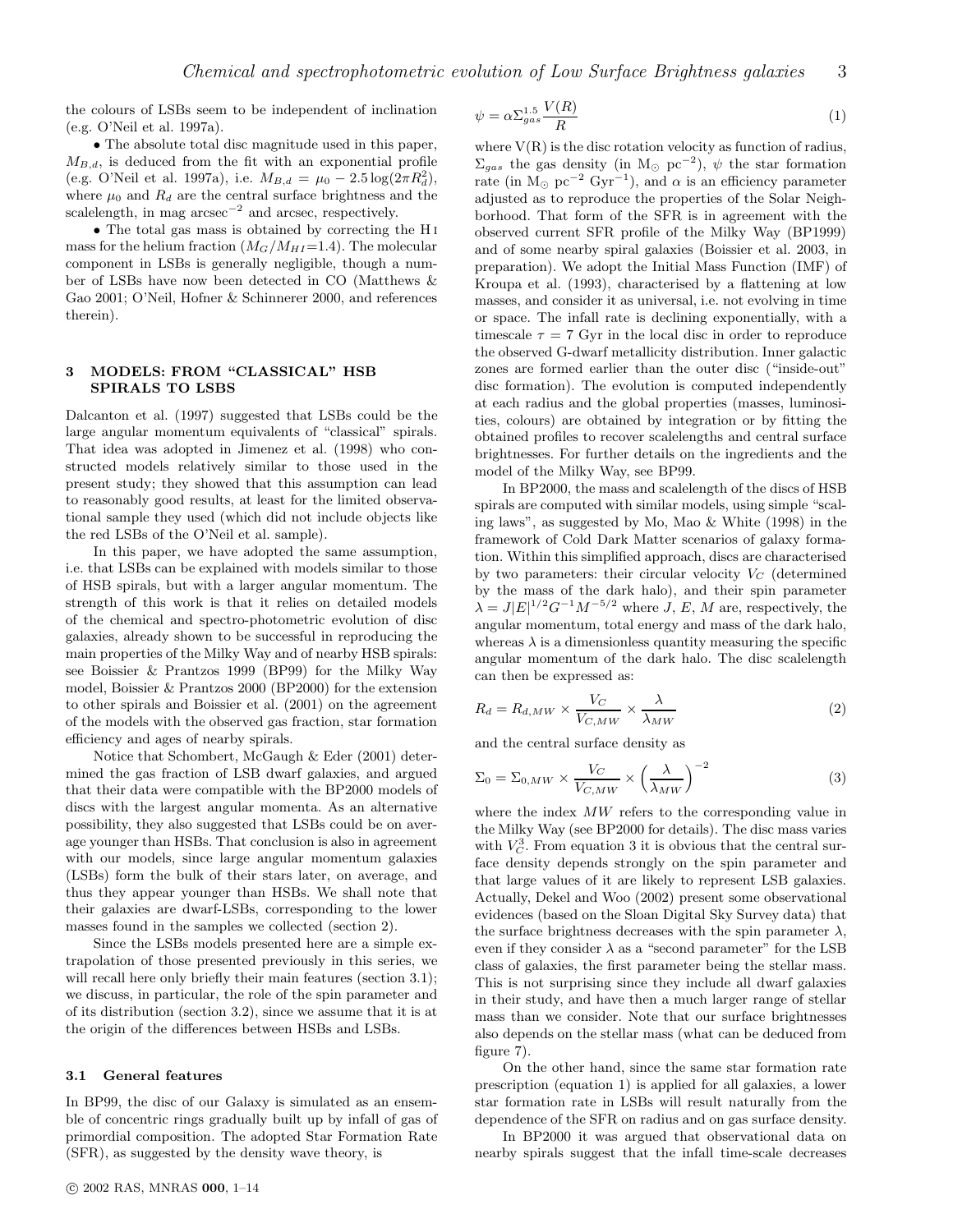

**Figure 1.** Distribution of the spin parameter  $\lambda$  (measuring the specific angular momentum of galaxies), as obtained in N-body simulations (equation 4, section 3.2). If the high surface brightness spirals correspond to  $0.02 < \lambda < 0.06$ , and the low surface brightness galaxies to  $\lambda > 0.06$  (as suggested by the models of BP2000), then the former would represent 60  $\%$  of the total number of disc galaxies, and the latter 35 %.

with galaxy mass, i.e. that less massive discs were formed later, on average; this dependence of infall time-scales on the circular velocity  $V_C$  is also included here. Infall rates depend also on the local surface density (in order to produce an inside-out formation of the galactic discs) and this results in a slower formation of LSB galaxies.

Because LSBs display a large range of H<sub>I</sub> line widths, we computed a new set of models with six values for the circular velocity: 40, 80, 150, 220, 290 and 360 km/s (only the first one was not considered in BP2000).

## 3.2 Spin parameter distribution

In BP2000, models of HSB spirals were obtained for  $80 <$  $V_C(\text{km/s}) < 360$  and  $0.02 \leq \lambda \leq 0.07$ . It was noted that for 0.07  $\leq \lambda \leq$  0.09, the surface densities were so low that the discs were in fact at the limit of LSB galaxies ( $\mu_{B,0}$  between  $22.5$  and  $23 \text{ mag arcsec}^{-2}$ ).

The models of BP2000 with  $\lambda \gtrsim 0.06$  have a central surface brightness close to 22 mag  $\arccos^{-2}$ . In this work we consider larger values of the spin parameter  $\lambda$  that produce "naturally" LSB galaxies.

Mo et al. (1998) provide a largely used spin parameter distribution (figure 1) which gives a reasonable fit to the results of numerical simulations of the formation of dark matter halos; it can be expressed as follows:

$$
P_{\lambda}(\lambda)d\lambda = \frac{1}{\sqrt{2\pi}\sigma_{\lambda}} \exp\left[-\frac{\ln^2(\lambda/\bar{\lambda})}{2\sigma_{\lambda}^2}\right] \frac{d\lambda}{\lambda}
$$
(4)

where the average spin parameter  $\bar{\lambda} = 0.05$  and  $\sigma_{\lambda} = 0.5$ .

Values of  $\lambda$  larger than 0.06 will produce discs with a central blue surface brightness lower than 22. mag arcsec<sup>−</sup><sup>2</sup> . According to the distribution shown in figure 1, 35% of the galaxies will have spin parameters in the interval [0.06,0.21], while the 60% in the interval [0.02,0.06] are likely to be HSB spirals (see BP2000). Note that the limits of the intervals are

a bit arbitrary since the surface brightness depends slightly on the velocity  $V_C$  too. Especially, galaxies with the lower rotational velocities can be LSBs even with lower spin parameters. The limits adopted here represent however a conservative estimate for the number of LSB galaxies.

These figures are not fully consistent with the claim by O'Neil & Bothun (2000) that "the majority of the galaxies" are LSBs. However they suggest that a significant part of the population of LSB galaxies could indeed be discs of large spins. They are also at odds with the claim of Dekel and Woo (2002) that 95 % of galaxies are LSBs, but this is mainly due to differences in definitions. Dekel and Woo (2002) include in their "LSB" class all dwarf galaxies, while we limit ourselves to discs with rotation velocities larger than 40 km/s. This choice excludes of course a large number of galaxies because of the shape of the luminosity function and is justified by the fact that we are indeed interested in the behaviours of (relatively) massive LSB disc galaxies, comparing them to similar HSBs.

The LSB disc models constructed for this paper were therefore computed for 4 values of  $\lambda$ : 0.07, 0.09, 0.15 and 0.21 (the first two values were already used in BP2000). All other ingredients of the models are identical to those used in the HSB disc models, as discussed in section 3.1.

The present work can not be considered as a proof that LSB galaxies are large-spin parameter discs since we did considerate other possibilities as for instance that LSB galaxies are settling in halos with larger baryonic fractions or concentration parameters. We prefer to consider the large spin parameter hypothesis because discs with large spin parameters are expected to exist since the spin parameter distribution of figure 1 does present an important tail at large values, and that these discs with large spin parameter values were not examined in the grid of models previously published (BP2000).

## 4 MODEL RESULTS AND COMPARISON TO OBSERVATIONS

### 4.1 Rotation curves

In order to compute the Star Formation Rate (equation 1), we need to adopt a rotation curve  $V(R)$  in our models. As in BP2000, it is computed as the sum of the contributions of the baryonic matter (exponential disc) and of the dark matter halo (non-singular isothermal sphere). The use of an exponential disc is justified by the fact that 80 % of the galaxies of the O'Neil sample (the larger) are well fitted by an exponential disc (see also Bell et al., 2000). The shape of the halo used to compute the rotation curve is that of a nonsingular isothermal sphere. We take the core radius to be a constant fraction of the scalelength of the disk obtained by equation 2. The CDM halo density profiles are known to be too "cuspy" with respect to observations (e.g. de Blok et al. 2001). It is thus difficult to decide which shape to use in the models. Our aim is not to include the most realistic profile of dark matter haloes, but to end up with rotation curves in rough agreement with the observed ones (this is actually all that matters for our simple models through the equation 1 used to compute the SFR). We make such a comparison in the following.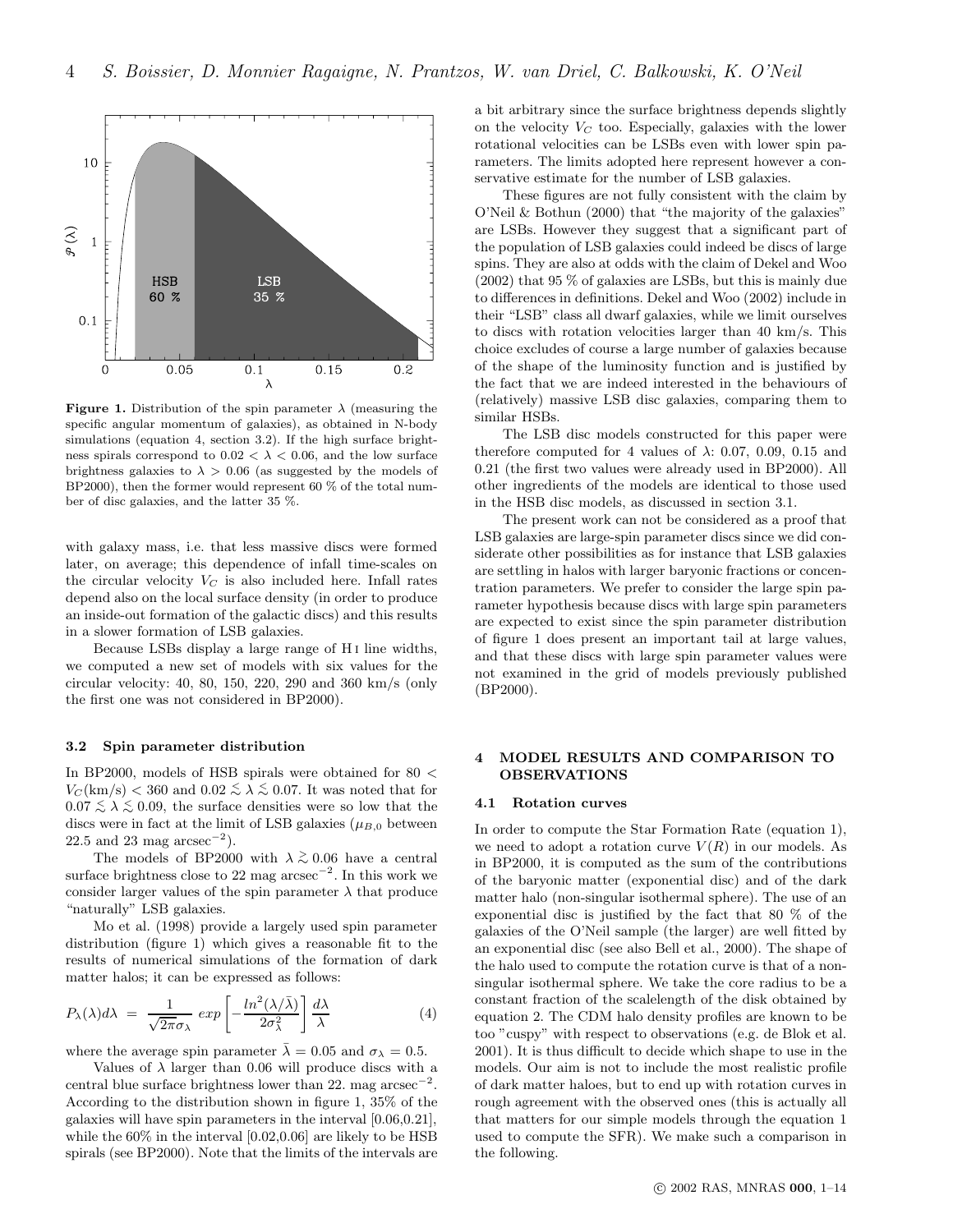The shape and amplitude of the resulting curves depend on the spin parameter and the circular velocity, as a result of the scaling relations.

It is often argued that LSBs are dominated by dark matter (e.g. McGaugh et al. 2001, and references therein), and, indeed, in our models the contribution of the baryonic disc to the total rotation curve is lower for LSBs than for HSBs, as a result of the lower densities in the disc.

To check that our rotation curve are realistic enough for our purpose, we compare in figure 2 rotation curves computed with spin parameters larger than 0.07 to a number of typical rotation curves constructed by de Blok, McGaugh & Rubin (2001) for 26 LSB galaxies with available high quality  $H\alpha$  and H<sub>I</sub> data.

For most galaxies a reasonable agreement is obtained between model curves and observations. We note that in 2 out of the 26 objects (U6614 and U11748), a peak appears close to the centre, which may be due to a pronounced bulge component. Since our models concern discs only, we cannot reproduce such features and we clearly underestimate the rotation velocity (and hence the SFR) in the inner ∼10 kpc of these two objects. Still, these are large and massive galaxies and only their inner parts are affected.

We consider this comparison as satisfactory and we conclude that our simple rotation curves are realistic enough to compute the SFR with equation 1.

## 4.2 Model results

Figure 3 to 5 display some of our results concerning respectively the chemical and the spectro-photometric evolution of LSBs. On the left side of each figure, results are given for a typical value of the spin parameter  $\lambda=0.15$  and for five values of the rotational velocity  $V_C$  of our grid of models. On the right side results are given for a typical value of the rotational velocity  $V_C$ =150 km/s and for three values of the spin parameter  $\lambda$  of our grid of LSB models.

In Figure 3, we present from top to bottom the SFR, the Star Formation Efficiency (SFE) and the gas fraction. The trends obtained in the case of HSBs (BP2000) are also reproduced here: more massive discs formed their stars earlier, had higher star formation efficiencies in the past and have smaller gas fractions than their lower mass counterparts; these features characterise also discs with low angular momentum. LSBs are however different from HSBs: the models have lower SFE because of the lower gas densities. As a result, LSBs at the current epoch are less evolved, with large gas fractions and young stellar populations.

In Figure 4, the magnitude (top), B-K colour (middle) and central surface brightness (bottom) are presented. An important property is again similar to what was found in HSBs: the more massive galaxies (larger rotational velocities) are redder than low mass ones. This figure shows also that LSB galaxies were generally fainter in the past, and that their surface brightness has stayed low during their evolution, according to the models.

The mass accretion history of our models depends on the mass of the galaxy. This dependence was constrained by observations in spirals (e.g. Boissier et al., 2001): it is purely empirical and is not derived from a cosmological context. In figure 5, we compare the obtained histories with the predictions for dark matter halos in our hierarchical universe



Figure 2. Rotation curves of LSBs, compared with those adopted in our simple models. Dotted curves and data points: smoothed hybrid  $H\alpha+H\beta$  rotation curves derived by De Blok et al. (2001); Solid curves: model rotation curves computed with large spin parameters and appropriate circular velocities. Such rotation curves were used to compute the Star Formation Rate (equation 1) in our models.

with the cosmology  $\Omega_M = 0.3$ ,  $\Omega_{\Lambda} = 0.7$ , h=0.65). We assume for each disc that the cold dark matter halo is ten times as massive as the baryonic disc (at redshift 0), and that the halo follows the "universal mass accretion history" of van den Bosch (2002), depending mainly on the mass of the halo.

For intermediate circular velocities, the mass history empirically established follows a similar trend as the one of the dark matter halo. For lower masses, we clearly observe that the baryon accretion in our models occurs later than the dark matter accretion. This might be due to feedback issues in low-mass galaxies (e.g. Dekel and Woo, 2002). In the simple models, no feedback is included explicitly, and the mass accretion rates we were conducted to adopt mimic its effect.

When we move towards more massive galaxies, our baryonic discs build up more and more rapidly, and for the most massive galaxies even more rapidly than the dark matter halo. It has been already noticed that the properties of massive spirals (red colours, high metallicities, low gas fractions) are well reproduced in the simple models by assuming very high redshift formation. Some more realistic cosmological models might be useful to study this paradoxal situation,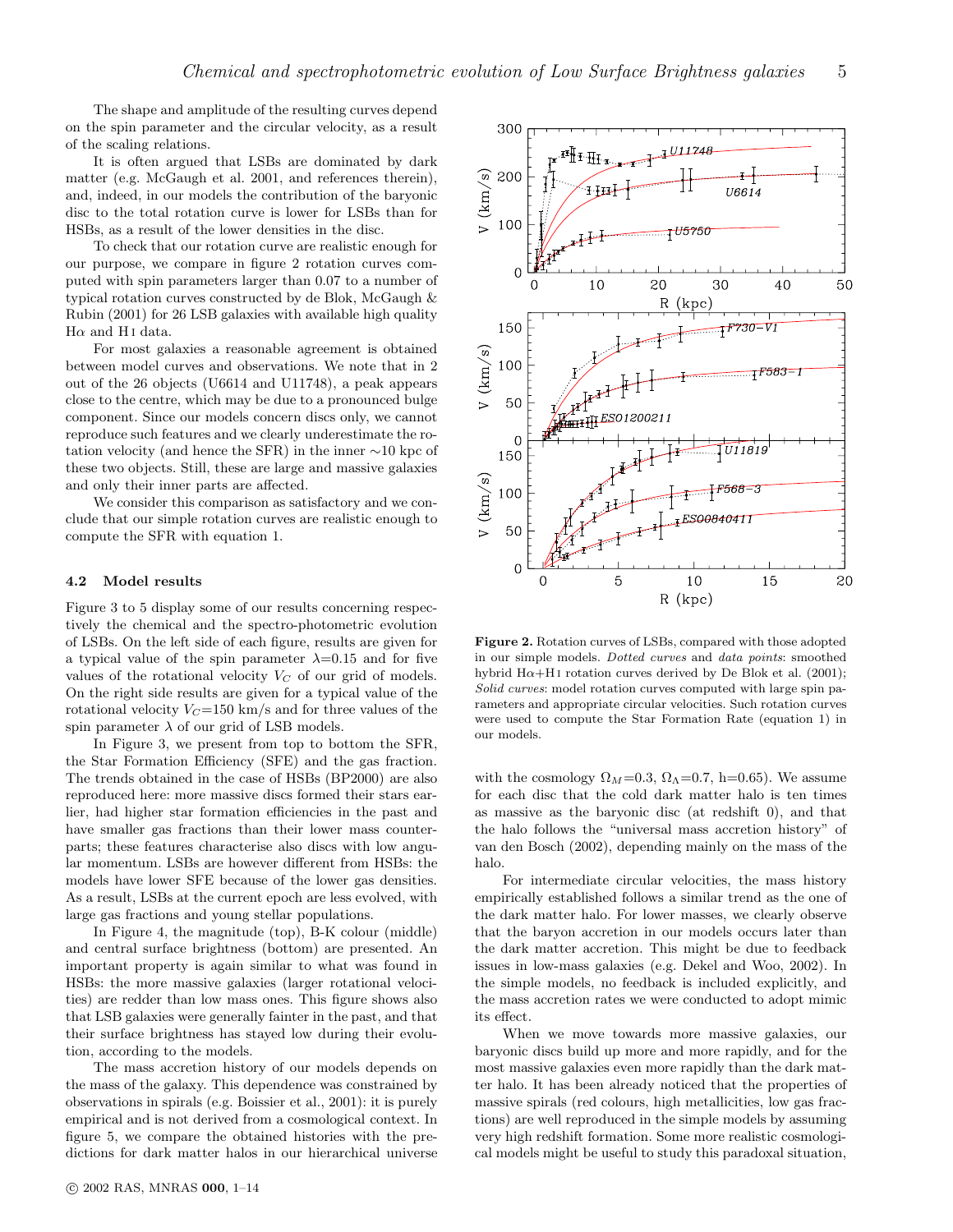

Figure 3. Some properties of our models as a function of time. From top to bottom: Star formation rate, star formation efficiency, and gas fraction. Left: results for a mean value of the spin parameter  $\lambda$ =0.15 and for five values of the rotational velocity  $V_C$  of our grid of models, as indicated in the top left panel. Right:results are given for a typical value of the rotational velocity  $V_C$ =150 km/s and for three values of the spin parameter  $\lambda$  as indicated in the bottom right panel.

but it is beyond the scope of our paper. Note that very massive galaxies represent a small fraction of the galaxies we are studying in this paper.

## 4.3 Tully-Fisher relation

The Tully-Fisher relation, the linear relation between the absolute magnitude and the logarithm of the inclinationcorrected H i line width, is one of the best-known properties of spiral galaxies. Observationally it is still difficult to establish if LSBs follow the same Tully-Fisher relation as HSB spirals or not. Some studies conclude that LSBs follow the same relation as classical spirals (Zwaan et al. 1995; Sprayberry et al. 1995; Chung et al. 2002), while in others LSB are found to be underluminous for a given line width (Persic & Salucci, 1991; Matthews et al. 1998). Chung et al. (2002) suggest that some of these differences may be due to selection effects.

Although O'Neil et al. (2000a) find that a few of their LSB galaxies show large departures from the standard Tully-Fisher relation, subsequent VLA H i imaging of four of them



Figure 4. Some properties of our models as a function of time. From top to bottom: B magnitude, B-K colour, and central surface brightness. Left: results for a mean value of the spin parameter  $\lambda$ =0.15 and for five values of the rotational velocity  $V_C$  of our grid of models, as indicated in the top left panel. Right:results are given for a typical value of the rotational velocity  $V_C=150 \text{ km/s}$ and for three values of the spin parameter  $\lambda$  as indicated in the bottom right panel.

and a new analysis of the single-dish data (Chung et al. 2002) show that all (or most) of their original H i profiles may have been contaminated by H<sub>I</sub> from a nearby galaxy.

In figure 6 we plot the absolute blue magnitude as a function of the H<sub>I</sub> line-width, corrected for inclination, for the LSBs samples of De Blok et al. (crosses), O'Neil et al. (triangles), Giant LSBs (triangles) and the infraredselected galaxies (filled dots). The data for the O'Neil et al. galaxies were taken from Chung et al. (2002), after cleaning from known contaminations. The combination of the different sample shows the existence of a Tully-Fisher relation, though with a considerable scatter. Our LSB models are overplotted, with each curve corresponding to a different spin parameter. Models with a lower spin parameter are also shown (stars) for reference. It is assumed that the circular velocity of our models,  $V_C$ , corresponds to half the inclination-corrected H<sub>I</sub> line-width,  $0.5W_{50}/\sin(i)$ .

The models predict the existence of a Tully-Fisher relation for both HSB and LSB disc galaxies. However, the adopted scaling relations (section 3.1) lead to a difference between the HSB and LSB TF relations: at a given rotational velocity the luminosity of LSBs is lower than for HSB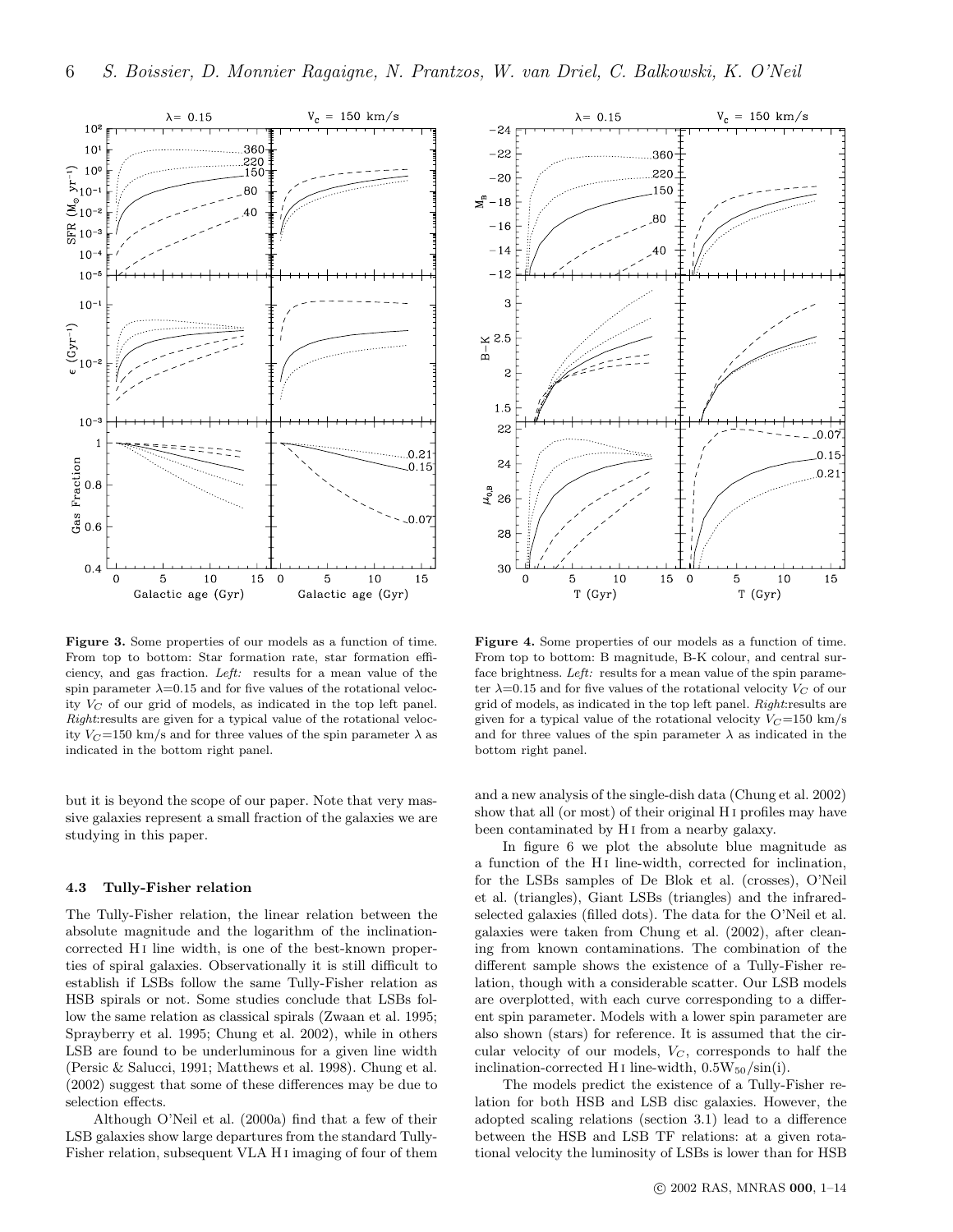

Figure 5. Total mass accreted on galaxies of various velocities as a function of redshift. The solid line indicates the mass of baryons in the disk of our models. The dotted line indicates the history of the dark matter halo ten times as massive as the disk at the end of the history, according to the universal mass accretion history of van den Bosch (2002). A redshift scale is indicated at the top.



Figure 6. The Tully-Fisher relation for different samples of LSBs, as indicated in the plot (see section 2 for details on the data). The curves correspond to models with various spin parameters indicated in labels. A fifth curve marked by stars shows a model with  $\lambda$ =0.05, i.e. corresponding to HSBs.



Figure 7. B-band disc scalelength (top) and central surface brightness (bottom) deduced from fits to the surface brightness profiles as a function of the absolute blue magnitude of the disc component. Plotted are LSBs from the samples of O'Neil et al. (filled squares), de Blok et al. (crosses), Giant LSBs (triangles), Beijersbergen (open squares) and the infrared-selected galaxies (filled dots). Curves correspond to models with different spin parameters (as indicated in the bottom panel). The curve marked with stars correspond to HSBs ( $\lambda = 0.05$ ), while the others correspond to LSBs. The grey lines join models with the same circular velocity (from left to right: 40, 150, and 360 km/s, respectively.

spirals because of differences in their star formation history and gas fraction. The amplitude of the effect depending on the velocity  $V_C$ , the slope of the relation changes with the spin parameter.

Although the modeled and observed LSB Tully-Fisher relations show relatively similar slopes, the model values lie on average about 2 mag below the mean observed absolute magnitudes. This shift could be due to systematic differences between the measured and modeled circular velocities and to uncertainties in both of them.

## 4.4 Scalelength and central surface brightness

Figure 7 displays the disc scalelength and central surface brightness in the B-band as a function of  $M_{B,d}$ , the absolute magnitude of the disc component (as defined in section 2).  $i$ From the adopted scaling relations (section 3.1), we expect that the scalelength will increase with luminosity, while the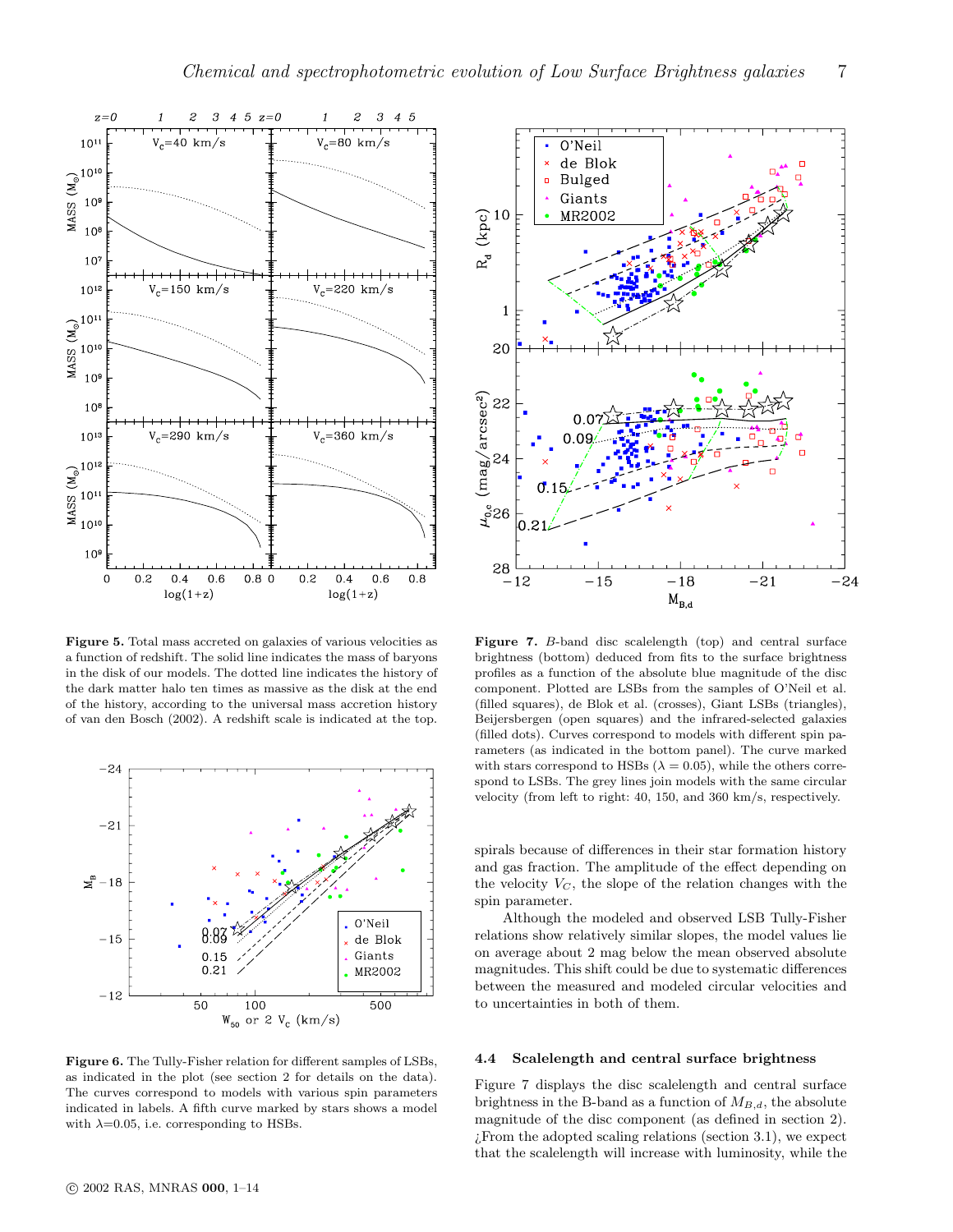central surface brightness will depend more strongly on the spin parameter. This is indeed the case, as seen in figure 7.

We note that the lack of observed galaxies in some parts of these diagrams (specifically, those with large luminosities but very faint central surface brightnesses, the so-called "Malin 1 cousins") might result from selection effects. On the other hand, in view of the distribution of the spin parameter (figure 1) and of the circular velocity function (Gonzalez et al. 2000) it is expected that only a small number of LSB galaxies with large rotational velocities should exist. Therefore, one would expect such galaxies to be quite rare compared to LSBs of considerably smaller size or less extreme surface brightness.

Our models produce LSB disc galaxies similar in size and surface brightness to those of the presently available observational samples. However, within the framework of our models, giant discs with lower surface brightness could in principle be produced by systems with even larger  $\lambda$  values than those adopted in our present calculations.

Finally, the scaling relationships indicate that LSBs should have larger scalelengths than HSBs for the same mass. The models for HSBs (stars) in Figure 7 are indeed located at smaller scalelenths than the models for LSBs. The same result is obtained in the observations since the MR2002 sample is characterised by smaller scalelengths since the other data, and correspondingly higher surfaces brightnesses.

## 4.5 Gas content

Our models predict a correlation between the absolute disc magnitude and the gaseous mass (bottom panel of figure 8). This results mainly from the mass-luminosity relation: more massive galaxies are more luminous and contain more gas (as expected if the gas-to-total mass ratio does not depend strongly on luminosity). The data follow the same trend, but the observational scatter is larger than what our models can account for, especially in the faint LSB range (where most of the data come from the O'Neil et al. sample).

Note that in a recent study, Galaz et al. (2002) presented a clear correlation between the HI mass and the Ks magnitude for a sample of galaxies they studied with nearinfrared imagery, confirming the trend we observe in Figure 8. As a direct consequence of the scaling relationships, using the words of Galaz et al. (2002), "bigger galaxies have more of everything".

The gas mass-to-light ratio  $(M_{gas}/L_B)$  is an interesting intensive quantity, more related to the "chemical state" of the galaxy than the absolute gas mass. Our models predict larger values of  $M_{gas}/L_B$  for LSBs than for HSB spirals, as a result of the lower star formation efficiency in the former. In figure 8 it appears that our models predict a slightly declining trend with absolute magnitude: more massive galaxies have proportionally smaller gas fractions, due to the smaller time-scale of infall rates. The data show a steeper trend (arising mainly from the giant LSBs) with a broader dispersion than allowed by our models. For the LSBs data of O'Neil et al., two values of this ratio are shown, giving an indication of the corresponding uncertainty: one value is computed with a luminosity derived from the absolute magnitude  $M_{B,d}$ of the disc only and one is based on the total absolute magni-



Figure 8. Gas mass-to-blue light ratio (top) and gaseous mass (bottom) as a function of the magnitude of the disc component. Dark curves correspond to models with different spin parameters (same as in previous figures). The grey lines join models with the same circular velocity (40, 150, and 360 km/s).

tude of the galaxy (the two *filled square* linked by a vertical line.

Note that the HSBs models have lower gas contents than the LSBs models, what is in agreement with the observations: the MR2002 sample is characterized by smaller values of the gas to luminosity ratio than the other samples.

A way to obtain a stronger decrease of  $M_{gas}/L_B$  with  $M_{B,d}$  in our models would be to introduce a different parameterisation of the key physical ingredients in order to consume more gas in massive discs, either by either making the gas available earlier (more rapid infall) or by changing the prescription for star formation (enhancing the SFR efficiency). Still, given the large observational uncertainties and the crudeness of our "1st order" models, we consider that the simple "large-spin" models presented here reproduce satisfactorily the observed  $M_{gas}/L_B$  values. We also note that departures from these values could be due to star formation events that occur in addition to the smooth history of the simple models, as will be discussed in section 5.

#### 4.6 The luminosity-metallicity relation

The "luminosity-metallicity" relation is an important property of (HSB) spiral galaxies (e.g. Zaritsky, Kennicutt &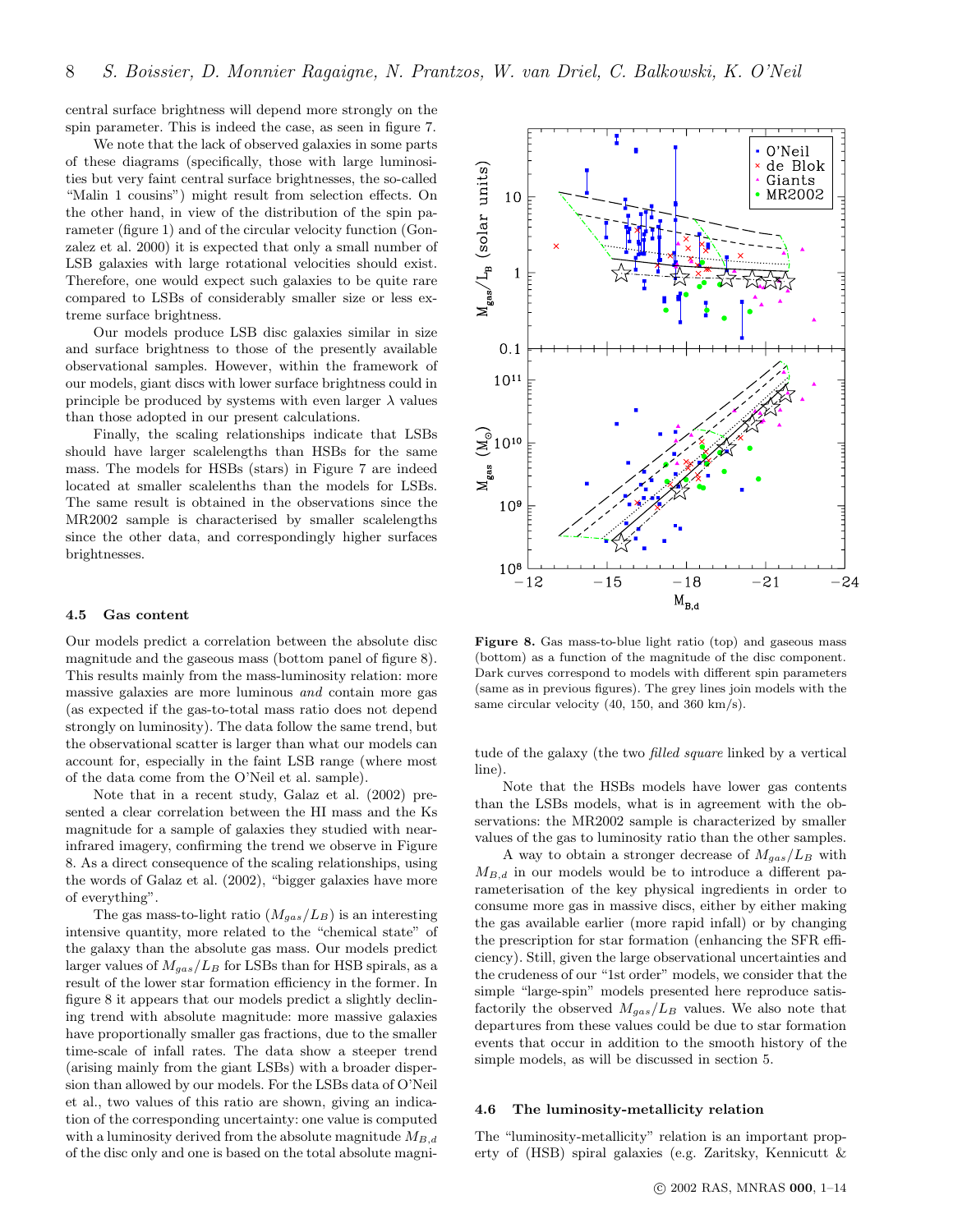

Figure 9. Luminosity-metallicity relation: the data correspond to the abundances of oxygen in H ii regions as a function of the absolute magnitude of the parent LSB galaxy (McGaugh 1994). The contours and greyscale levels show the expected model abundances, weighted by the velocity distribution, the spin distribution, and the star formation rate (see text).

Huchra 1994): massive galaxies contain proportionally more metals than low-mass ones. The metallicity is estimated from the oxygen abundance at a given radius in the disc of the galaxy (see Zaritsky et al. 1994 for details).

This relation is very important for studies of galactic evolution since it suggests that massive galaxies have processed more material into stars, or that low mass galaxies have lost part of their metals or a combination of both occurred. The former hypothesis was adopted in Boissier et al. (2001), on the basis of observed star formation efficiencies and gas fractions, for spirals with rotational velocities as low as 80 km/s. Recently, Garnett (2002) used a large data sample of spiral and irregular galaxies with rotational velocities as low as 5 km/s and convincingly argued that below ∼120 km/s the effective yield of galaxies is reduced, most probably as a result of mass loss. We note that this effect, by itself, is not sufficient to explain the observed colour-luminosity relation of spirals, with the most massive ones being redder than their low mass counterparts; a younger age for the latter has to be assumed in order to account for the data (see Prantzos 2002 for a recent review).

Because our LSBs models are an extrapolation of the HSB ones, we expect them to produce a luminositymetallicity relation in the case of LSBs also. However, Mc-Gaugh (1994) compiled metallicity measurements in LSBs and concluded that they do not display such a relation [his data are shown in figure 9 as a function of  $M_{B,d}$ . It should be noted that McGaugh (1994) excluded giant LSBs from his analysis, while we consider a continuous range of galaxies, from dwarfs to giants; if we add the giants to the sample, a small trend is observed (see figure 9). On the other hand, the abundance measurement in LSBs concern only a few H ii regions per object, located at various galactocentric radii. Therefore, it is impossible to determine an abundance at a "characteristic" radius and the situation is very different from the work of Zaritsky et al. (1994) concerning HSB spirals. This difficulty introduces a large scatter in the luminosity-metallicity relation (if there exists one), compared to the case of the HSBs.

In figure 9 we compare the data of McGaugh (1994) with the metallicities of our LSB models. Since the observations were done at various radii, for a comparison with the models we computed the distribution expected in the absolute magnitude -  $log(O/H)$  plane, by weighting the results with the distributions of the spin parameter (figure 1), circular velocity (we adopt the distribution of Gonzalez et al. 2000), and Star Formation Rate. The reason for introducing the latter is that abundances are measured in H ii regions, implying the existence of massive stars and, hence, important star formation activity.

As can be seen from figure 9, the abundances measured in LSBs are in satisfactory agreement with the values expected from our simple models, at least in a statistical sense.

Galaz et al. (2002) argue that the J-Ks colour index they measured in their near-infrared galaxy sample is a good indicator of the metallicity. On this base, they deduce the existence of a luminosity-metallicity relationship, the redder colours corresponding to the galaxies with the largest stellar mass. From the variation of the J-Ks index between the less luminous and the more luminous galaxies, they conclude that the metallicity increases by a factor between 20 and 100 between them. In a logarithmic scale, this is 1.3 to 2 dex, what compares well with the slope we can estimate from Figure 9.

#### 4.7 Colours

Three colour indices are presented as a function of absolute disc magnitude in figure 10. The models are characterized by blue colours and an extremely small colour dispersion, especially for low-mass discs. Both features stem from the fact that most of the model galaxies have formed the bulk of their stars toward the end of their history (see figure 3). The differences in their early star formation histories play a minor role (especially in low-mass discs) because the colours are always dominated by the youngest population of stars.

Although these model results are in broad agreement with the "blue" LSBs of the observational sample, they do not reproduce the colours observed in the large number of "red" LSBs. It is worth noting that the red LSBs are mainly found in the O'Neil et al. (2000) sample, part of which consists of cluster galaxies, though it should also be noted that O'Neil et al. (2000a) find no difference between the properties of their LSBs in clusters and in the field.

We also point out that colour uncertainties may be larger than usually quoted ( $\sim$  0.1 mag), since O'Neil et al. (2000a) and Bell et al. (2000) find for the same object (P1-7)  $B-V \sim 0.9$  and  $B-V = 0.6 \pm 0.1$ , respectively. Notwitstanding this difference and the importance of the uncertainties in LSBs' colours, the existence of "red" LSB discs is undisputable and that property is clearly not reproduced by the simple models presented here. In section 5, we suggest that another "ingredient" is necessary to reconciliate the simple models with the existence of such red galaxies.

## 4.8 Summary of the "simple" model calculations

The results of our simulations can be summarised as follows: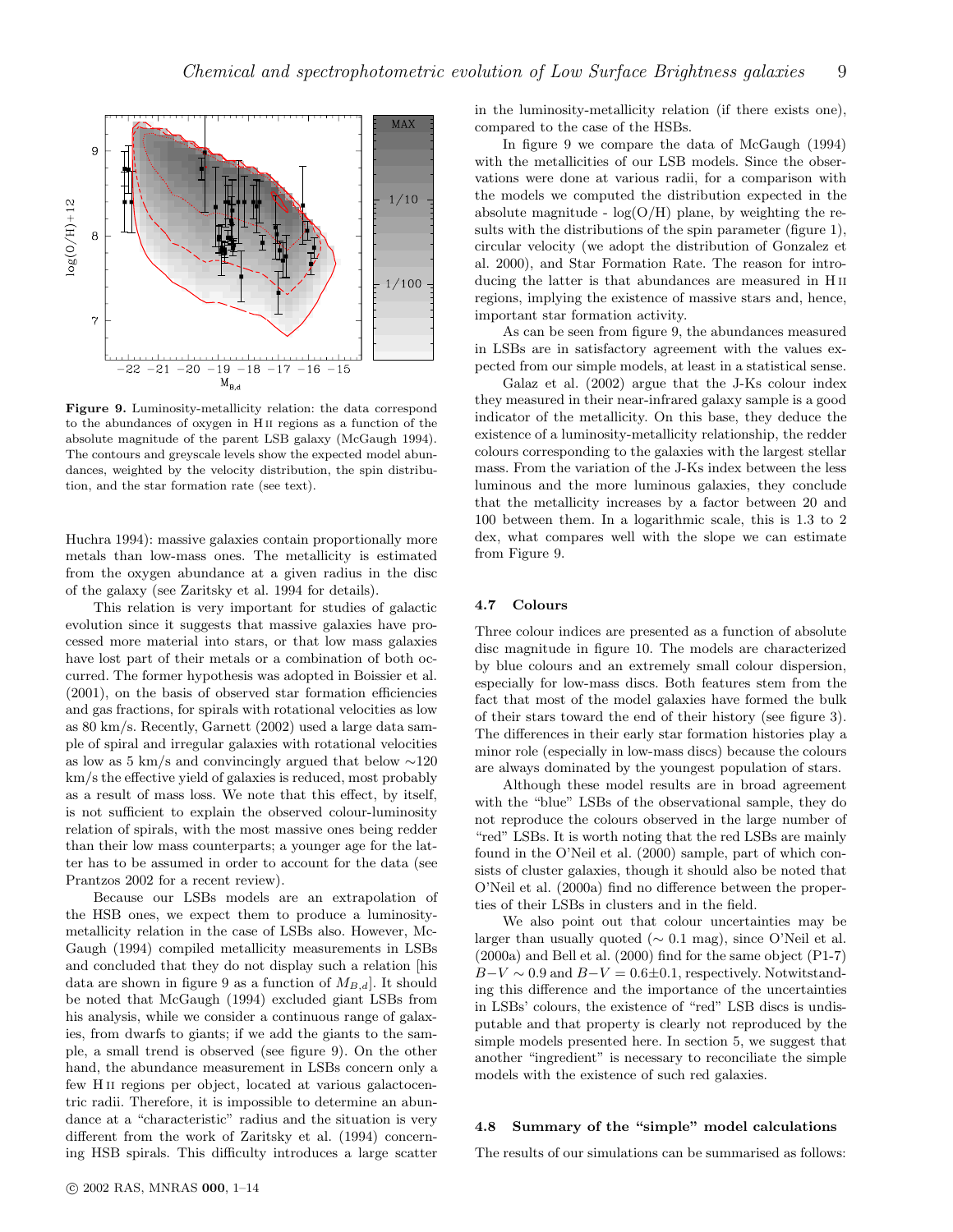

Figure 10. Colour indexes as a function of blue magnitude. Curves correspond to models with various spin parameters like in previous figures.

• Simple models (i.e. with smooth SF histories), differing by HSBs only by their larger spin parameters  $(\lambda)$ , are in reasonable agreement with several observed properties of LSBs, e.g. the relations between absolute disc magnitude and central surface brightness, disc scalelength, metallicity, as well as total gas content. The models also predict a Tully-Fisher relation, in broad agreement with observations.

• Some important discrepancies exist between the observations and the "simple" models: the scatter in many of the observed relations (Tully-Fisher, gas mass vs. luminosity, colours) is much larger than predicted by the models. In particular, the "red" LSB galaxies are not reproduced by any of our models, since "by construction" they are dominated by the young stellar population.

The discrepancies between models and observations are particularly important. In fact, the models of BP2000 (on which this work relies) were developed mainly for field galaxies with smooth star formation histories. If the environment of LSB is different or if they are more sensitive to perturbations (because of their lower densities), some of their properties may be due to departures from the ideal smooth star formation histories. This idea is tested in the next section, where we try to reconcile the large-spin models and the discordant observations by adding "events" (bursts and truncations) on otherwise smooth star formation histories. Indeed, O'Neil et al. (2000a) suggested that the properties of both



Figure 11. The gas surface density in a few models as a function of radius (top) and its evolution with time at a radius of one scalelength (bottom). The solid/dotted/dashed curves correspond respectively to  $\lambda = 0.07/0.15/0.21$ . The shape of the symbol on each curve indicates the velocity: 40 km/s (triangles), 150 km/s (squares) and 290 km/s (stars). In the top panel, the symbol is placed at a radius equal to one scalelength. The grey area indicates the "threshold" of star formation in disk, according to observations by Kennicutt (1989, see also section 5)

blue and red LSB galaxies can be reproduced by population synthesis models, assuming "on" and "off" states of the star formation for different stellar populations. Van den Hoek et al. (2000) already suggested that small amplitude bursts may play a role in determining the colours of LSBs. In their N-body simulations, Gerritsen & de Blok (1999) argued that Star Formation Rate fluctuations are responsible for the large range of colours observed in LSBs and predicted that less than 20% of gas-rich LSBs should be "red".

## 5 STARBURSTS AND TRUNCATED STAR FORMATION HISTORIES

In this section, we investigate a way to produce red LSB galaxies while introducing only small changes to the "simple" models presented in section 3. We will refer to the star formation histories derived with the simple models as "standard" histories, which represent a smoothed average of the true evolution of the LSBs, to which we will now add star formation "events".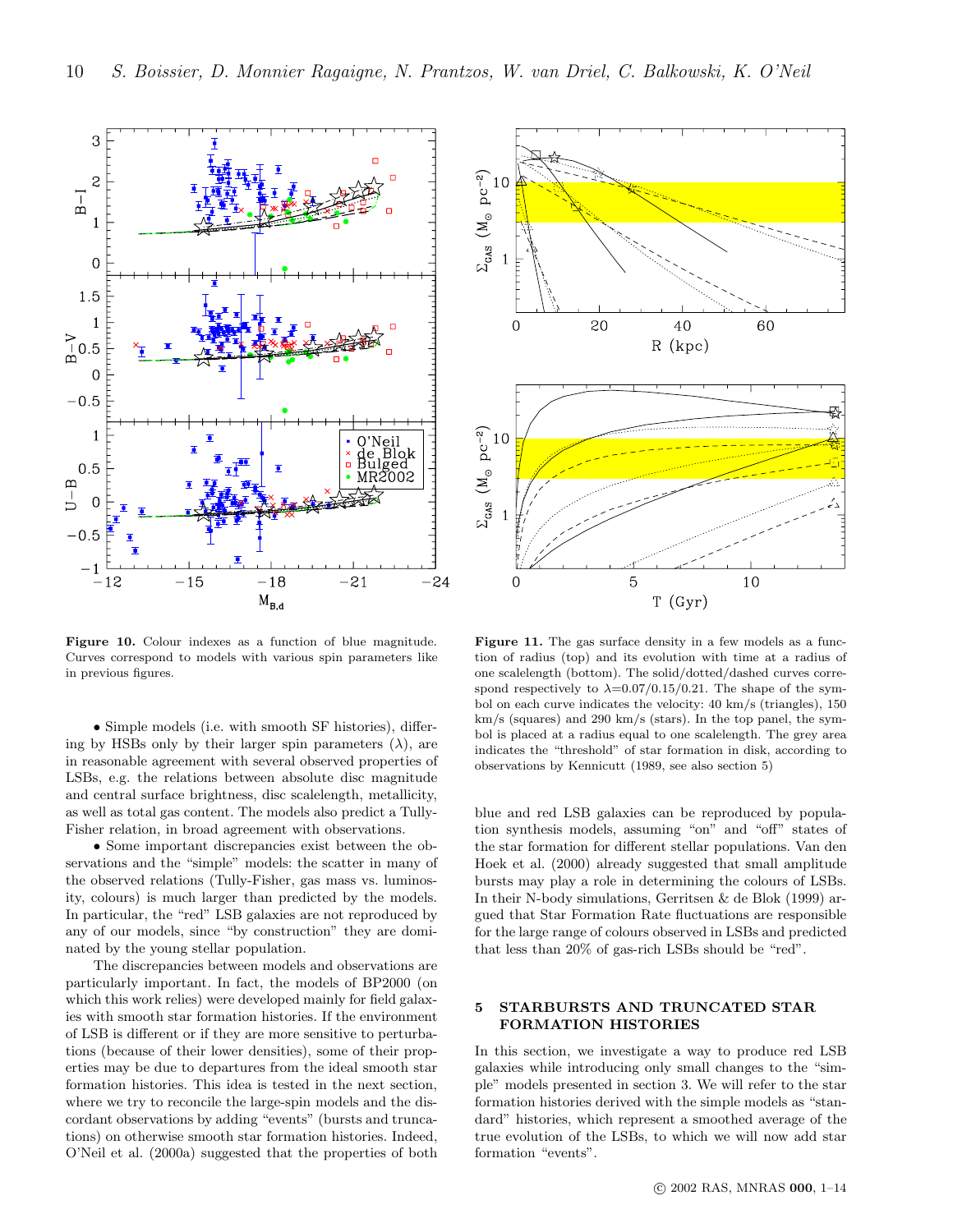First, we study the effect of a starburst added to the "standard" SF history of one of our models, and then we consider the effect of a truncation of the "standard" star formation at a recent epoch.

There are reasons to believe that the star formation rate behaves in such a way in LSB galaxies.

Martin and Kennicutt (2001) show that in nearby spirals, beyond the "threshold radius", where the density of gas becomes smaller than the critical density (according to the Toomre instability criteria) a few HII regions (and then recently formed stars) are still found. They argue that local perturbations and density waves can temporarily and locally enhance the density to values high enough to allow star formation. This way of forming stars is obviously less smooth than the one described in the simple averaged models. Despite a large scatter, we can derive from the figure 9 of Kennicutt (1989) that the critical gas density at which the threshold is found range between 3 and 10  $\dot{M}_{\odot}pc^{-2}$  for most of the galaxies. This range of values is indicated in the Figure 11 as a grey area. The gas surface density in some of our LSB models is indicated as a function of radius at the present epoch (top panel). In the bottom panel, each curve presents the evolution with time of the gas surface density at a radius equal to one scalelength, for the same models as in the top panel.

Obviously, the gas surface density has been lower than (or close to) the threshold value observed in spiral galaxies, in most of our model galaxies and most of the time. Thus, the star formation is more likely to proceed through a succession of quiescent phases (when the density is lower than the threshold), and relatively active phases (when enough gas has been accumulated by infall and condensed by local perturbations or spiral modes to reach the threshold). This scenario is indeed suggested by Galaz et al. (2002) in order to explain the scatter in optical data by a sporadic past star formation history.

Another possibility is that the star formation history is affected by feedback from supernovae. Feedback effects may be crucial to the history of LSB galaxies (see for instance the study of Dekel and Woo, 2002). We can speculate that the effect of supernovae could be similar to the empirical threshold discussed above: stopping the star formation by blowing the gas away and delaying the birth of the next generation of stars until enough gas has settled again in the disk.

It is beyond the capacities of the simple models to test the details of these ideas concerning the way the star formation rate is affected in low density environment by threshold effects, spiral modes, perturbation, feedback. This task could be undertaken only with much more sophisticated hydrodynamical models (e.g. Samland and Gerhard, 2003). We compute instead two simple examples for illustrative purpose.

Of course, the star formation history of a galaxy may consist of a series of "bursts" and "drops" in its star formation rate. However, the "chemical" properties of a 13 Gyr old galaxy with such a jittery SFR would be virtually identical to those resulting from an averaged star formation history, while its colours may be affected mainly by the last of such events. Therefore, our adopted "smooth plus last event" model, while simplistic, may be a good enough approximation for the present study of LSBs.



Figure 12. Effects of star bursts and truncations of the star formation on the gas mass-to-light ratio in the B-band (top panel) and  $B - I$  colour (bottom panel). The data and the model grids are identical to those in figure 10 and 8 (except that we do not reproduce the HSB models). The effect of a star burst in addition to a "simple" model ( $\lambda$ =0.07,  $V_C$ =80 km/s) is shown by the arrow labelled "B" (at an age of 0.005 Gyr). The curve towards the tip of the arrow corresponds to increasing burst ages along the curve. The effect of the truncation on the star formation history of the same model one Gyr before the present epoch, is shown with the arrow labelled with a "T".

#### 5.1 Adding a star burst

Figure 12 shows the  $B-I$  colour and the gas mass-to-light ratio in the B-band for the galaxies from the various samples and the grid of "standard" models.

It would be difficult to get a clear insight by adding bursts of various ages, intensities, metallicities, etc. to all of the "simple" models. Instead, we prefer to study one illustrative example, by adding a single burst of star formation to the "standard" star formation history of one of our models ( $\lambda$ =0.07,  $V_C$ =80 km/s). This burst creates 5 10<sup>6</sup> M<sub>o</sub> of stars with a metallicity equal to one third of solar and a "normal" IMF (from Kroupa et al. 1993 in all our models).

When the burst is 0.005 Gyr old, the model results correspond to the position indicated by the tip of the arrow labelled "B" in figure 12; for older bursts the results are located along the curve, as indicated by the corresponding numbers, and they are progressively closer to those of the "standard" (smooth SF) models.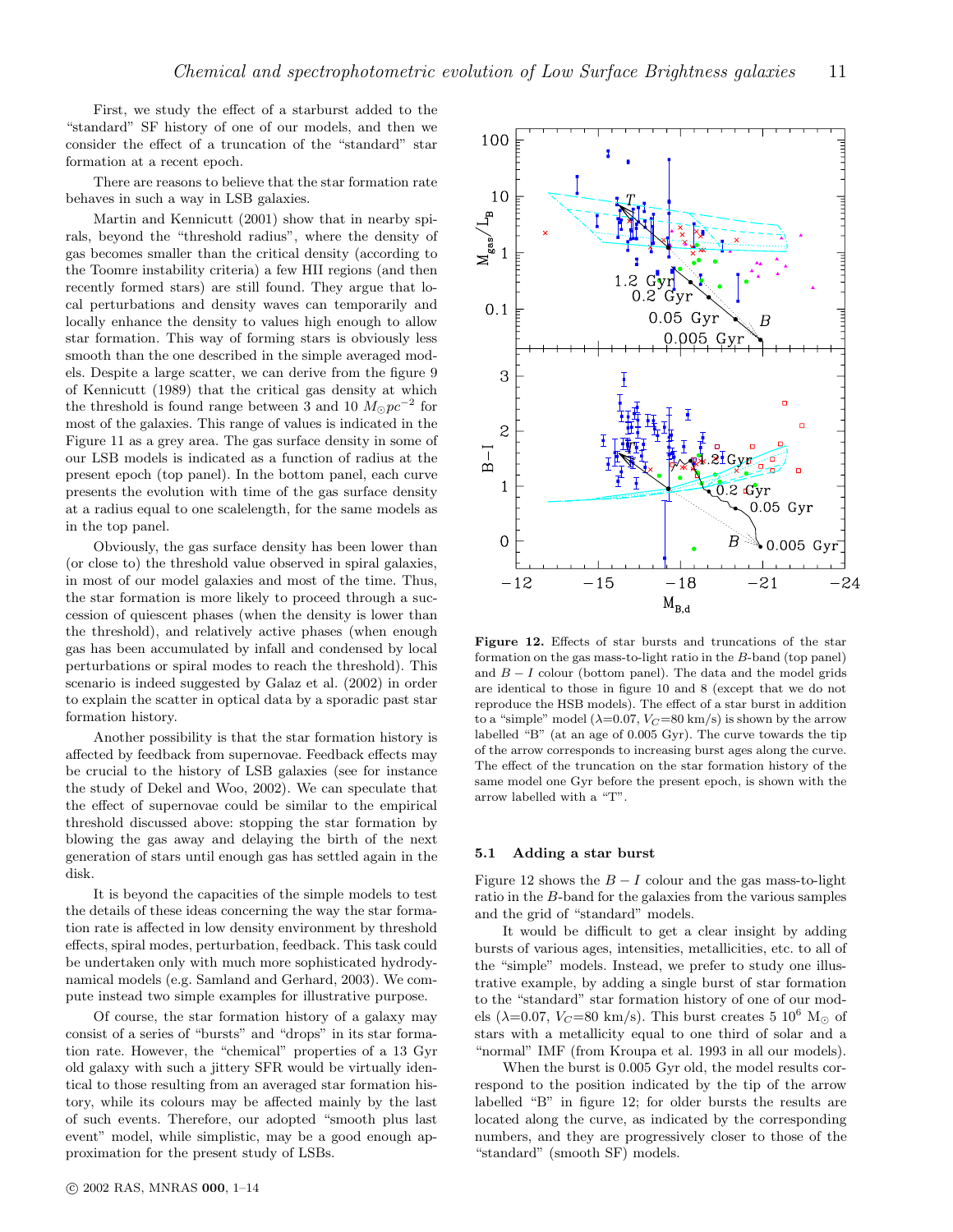For very recent bursts, it seems likely that the brightest part of the galaxy would be the burst itself, in which case the galaxy would probably not be classified as an LSB, but rather as a "blue compact" (if the burst is centrally located). Legrand et al. (2000) proposed such a scenario for i Zw 18, a blue compact galaxy of very low metallicity, which could result from a star burst occurring in an LSB galaxy after a long period of low and constant star formation rate.

For burst ages under 0.5 Gyr, the colours of the galaxy are bluer than without the burst; beyond that age the old stars of the burst dominate the stellar populations of the galaxy, which becomes redder than in the "standard" model. However, even for a very old burst, we do not obtain a very red galaxy. In fact, after 12.5 Gyrs the colours of the galaxy are quite close to those of the smooth "standard" model.

Assuming that all the gas taking part in the burst is removed from the galaxy, we can also compute a total gas mass-to-light ratio. For young bursts,  $M_{gas}/L_B$  is lower than without the burst (because the luminosity increases significantly and the gas amount is reduced). For older bursts,  $M_{gas}/L_B$  proceeds towards "standard" values, as the luminosity of the burst (which dominates the stellar population) decreases with age.

The results obtained here suggest that adding star bursts to the smooth SF history of the "standard" model can increase the scatter in the gas mass-to-light ratio (see figure 12); it will also increase the scatter around the Tully-Fisher relation, especially for luminous LSBs with a relatively low gas mass-to-light ratio.

#### 5.2 Truncating the star formation

To illustrate the effect of truncations of the star formation history, we added to the same model ( $\lambda$ =0.07,  $V_C$ =80 km/s) the condition that 1 Gyr before the present epoch the star formation stopped abruptly. As a result, the stellar population reddens passively, since no young and blue stars are created. The resulting stellar population is different from that of a "normal" galaxy, without the need to invoke a special IMF.

The effect of truncating the star formation history in this way is shown in figures 12 and 13 by arrows labelled with a "T". The luminosity decreases by about 1.5 magnitudes due to the lack of newly formed stars, while the colours become quite red. This model corresponds rather well to the faint red LSB galaxies of the O'Neil et al. sample.

Because of the decrease in luminosity, galaxies with larger than average gas mass-to-light ratio are obtained. Notice, however, that the scatter in the  $M_{gas}/L_B$  vs  $M_B$  relation that is obtained by adding truncations to a smooth SF history is smaller than that due to the diversity in the values of the spin parameter  $\lambda$ . Another consequence is that truncations of the SF will increase the scatter in the Tully-Fisher relation, especially for low-luminosity systems (as is the case with starbursts)

## 5.3 The effects of bursts and truncations

The two simple examples presented in the previous sections illustrate that a starburst, or a truncation of the star formation, may strongly affect the colours, luminosity, and gas



Figure 13. Illustration of the effects of star bursts and truncations of the star formation on the gas mass-to-light ratio in the K-band (top panel) and the near infra-red  $J - K$  colour. A comparison with figure 12 shows that deviations are smaller in the infra-red than in the optical bands.

mass-to-light ratio of LSB galaxies, with respect to the "simple" models with smooth histories discussed in section 3.

If the simple models reproduce the average history of LSB galaxies, then the occurrence of star bursts of various ages, masses and metallicities, and of truncations of star formation at various galactic ages, may explain the existence of the "red" LSBs as well as the large scatter found in several observational properties of LSBs, like their Tully-Fisher relation, gas mass-to-light ratio, and colours.

If some LSBs have had recent truncations in their star formation history their colours may be a poor indicator of their true nature; indeed, a massive LSB disc (having an old stellar population according to our models) may have the same  $B-I$  colour as a less massive one with a truncated star formation history, evolving passively for e.g. a Gyr. This is in agreement with the finding of Bell et al. (2000) that "red" LSB galaxies form an heterogeneous group.

Finally, we note that the events we invoked (bursts and truncations) should affect more strongly the optical than the infra-red properties of LSBs, as the latter are more sensitive to the old, average, stellar population. We present in figure 13 the equivalent of figure 12 for the near infra-red Kband, showing the effects of the burst and the truncation. A comparison between figures 12 and 13 shows that infra-red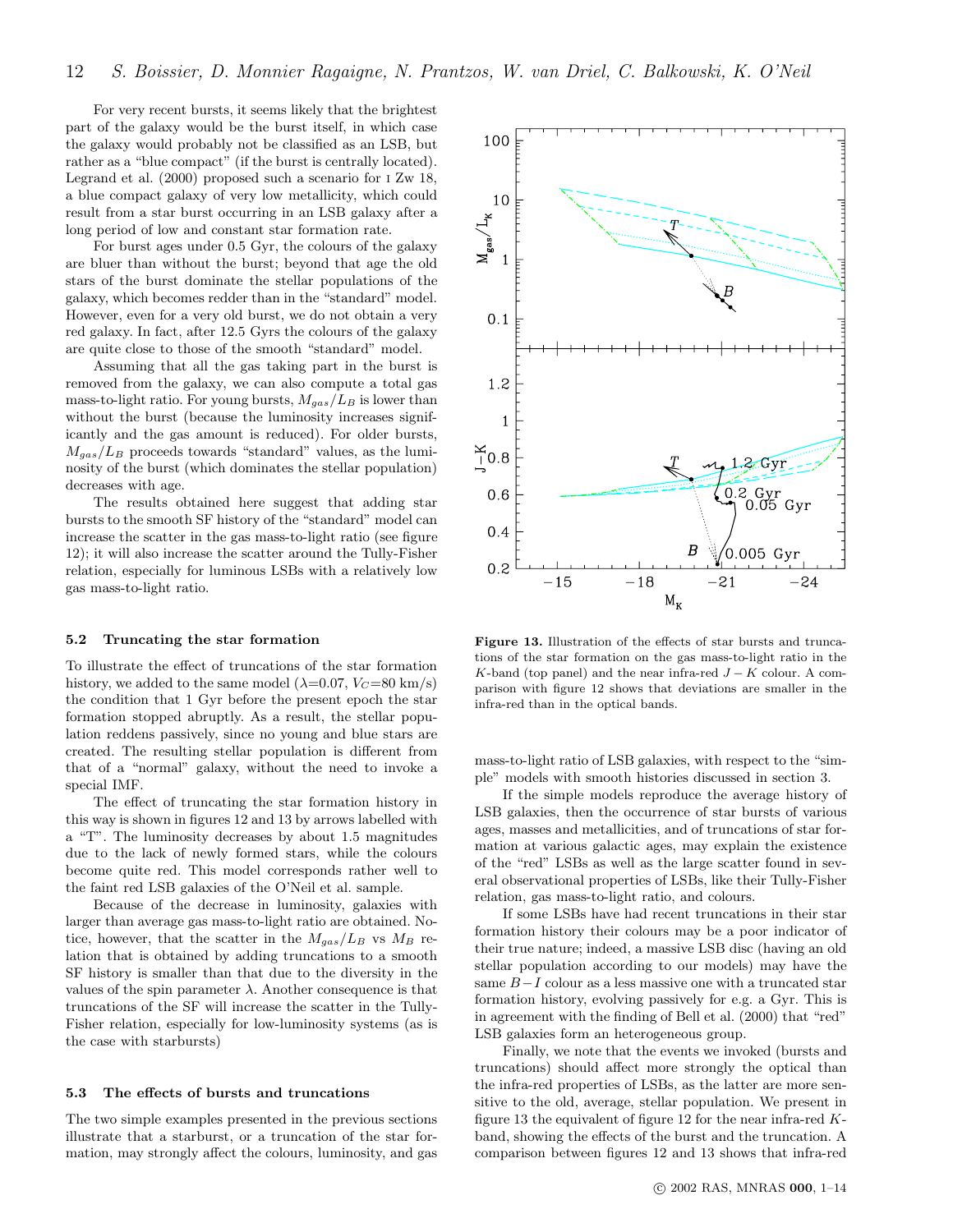properties are indeed less affected, and that we obtain less extreme colours in the infra-red, indicating that adding star formation events will introduce a relatively much smaller scatter in the colours, Tully-Fisher relation and gas massto-light ratio in the infra-red than in the optical.

In their recent study of a near-infrared sample of galaxies, Galaz et al. (2002) foundd that the near-infrared data and colours are less scattered than the optical ones. This is in full agreement with our previous deduction. They also found a decrease of the HI mass to light ratio with the Ks magnitude, together with an increase of the value of the J-K colour index, both corresponding qualitatively to the results of figure 13.

## 6 CONCLUSIONS

We have compiled data from various observational samples of Low Surface Brightness galaxies (LSBs) in order to cover the whole presently known range of their properties, from "dwarfs" to "giants", from "blue" to "red" galaxies and from those at the limits of detectability in central disc surface brightness to objects straddling the adopted boundary between LSBs and HSBs (High Surface Brightness galaxies). We have not included in our study very faint dwarfs, but only gas-rich LSB discs, with rotational velocities larger than 40 km/s or so. We compared them to the results of models of their chemical and photometric evolution, obtained under the assumption that these LSBs are similar to HSBs except for a larger angular momentum. This was done on the base of successful models of HSBs that were presented in a recent series of papers.

The comparison is relatively satisfactory: observed disc scalelengths, central surface brightnesses and total gas masses are compatible with the model predictions. In their recent work, Schombert et al. (2001) also found that the gas fraction of their LSB dwarfs is compatible with our main assumption. However, the star formation history of some of the LSBs appears to be different from this simple picture, as indicated by the large scatter found in several observational relations (Tully-Fisher, total gas mass-to-luminosity) as well as by the existence of red galaxies, which cannot be not explained within the framework of the simplest models (i.e. large angular momentum discs with a smooth star formation history).

In order to account for the discrepancies between the simple models and the observations we suggest that star formation "events", bursts and truncations, should be included to the simple model. We show that these ingredients may easily reconcile the observations with the models, since they reproduce the observed large scatter in certain relations; besides, truncations in the SF history may account for the existence of the red LSBs found by O'Neil et al. (1997b). Such "events" may result from the fact that the gas surface density in most LSBs is probably lower than the threshold for star formation found by Kennicutt (1989), or from supernovae feedback (Dekel and Woo, 2002). Such events are however unlikely to alter as much the near infrared data as the optical ones, quite in agreement with the observations of Galaz et al. (2002)

We conclude that LSBs may be the equivalent of HSBs with larger angular momentum (spin parameter  $\lambda$ ), but that their observed properties could be largely affected by recent events in their star formation history; in that respect, they present similarities to the case of blue compact galaxies.

## **REFERENCES**

- Beijersbergen M., de Blok W. J. G., van der Hulst J. M., 1999, A&A, 351, 903
- Bell E., Barnaby D., Bower R., de Jong R., Harper D., Hereld M., Loewenstein R., Rauscher B., 2000, MNRAS, 312, 470
- Boissier S., Prantzos N., 1999, MNRAS, 307, 857 (BP99)
- Boissier S., Prantzos N., 2000, MNRAS, 312, 398 (BP2000)
- Boissier S., Boselli A., Prantzos N., Gavazzi G., 2001, MNRAS, 321, 733
- Boissier S., Prantzos N., 2001, MNRAS, 325, 321
- Boissier S., Boselli A., Prantzos N., Gavazzi G., 2003, in preparation
- Boissier S. Péroux C., Pettini M., 2003, MNRAS, 338, 131
- Bothun G. D., Impey C., McGaugh S. S., 1997, PASP, 109, 745
- Chung A., van Gorkom J. H., O'Neil K., Bothun G. D., 2002, AJ, 123, 2387
- Dalcanton J., Spergel D., Summers F., 1997, ApJ, 482, 659
- de Blok W. J. G., van der Hulst J. M., Bothun G. D., 1995, MNRAS, 274, 235
- de Blok W. J. G., McGaugh S. S., van der Hulst J. M., 1996, MNRAS, 283, 18
- de Blok W. J. G., van der Hulst J. M., 1998a, A&A, 335, 421
- de Blok W. J. G., van der Hulst J. M., 1998b, A&A, 336, 49
- de Blok W. J. G., McGaugh S. S., Rubin V., 2001, AJ, 122, 2396
- Dekel A., Woo J., 2002, MNRAS, preprint astro-ph/0210454
- Galaz G., Dalcanton J. J., Infante L., Treister E., 2002, AJ, 124, 1360
- Garnett D. R., 2002, accepted for ApJ (astro-ph/0209012)
- Gerritsen J., de Blok W. J. G., 1999, A&A, 342, 655
- Gonzalez A. H., Williams K. A., Bullock J. S., Kolatt T. S., Primack J. R., 2000, ApJ, 528, 145
- Jimenez R., Padoan P., Matteucci F., Heavens A., 1998, MNRAS, 299, 123
- Kennicuttt R. C., 1989, ApJ, 344, 685
- Kroupa P., Tout C., Gilmore G., 1993, MNRAS, 262, 545
- Legrand F., Kunth, D., Roy J.-R., Mas-Hesse J., Walsh J., 2000, A&A, 355, 891
- Martin C. L., Kennicutt R. C., 2001, ApJ, 555, 301
- Matthews L. D., van Driel W., Gallagher J. S., 1998, AJ, 116, 2196
- Matthews L. D., Gao Y., 2001, ApJ, 549, L191
- Matthews L. D., van Driel W., Monnier Ragaigne D., 2001, A&A, 365, 1
- McGaugh S. S., 1994, ApJ, 426, 135
- McGaugh S. S., Rubin V., De Blok W. J. G., 2001, AJ, 122, 2381
- Mo H., Mao S., White S., 1998, MNRAS, 295, 319
- Monnier Ragaine D. R., van Driel, W., Schneider S. E., Jarrett T. H., Balkowski, C., 2002, A&A, submitted
- O'Neil K., Bothun G. D., Cornell M., 1997a, AJ, 113, 1212
- O'Neil K., Bothun G. D., Schombert J., Cornell M., Impey, C., 1997b, AJ, 114, 2448
- O'Neil K., Bothun G. D., 2000, ApJ, 529, 811
- O'Neil K., Bothun G. D., Schombert J., 2000a, AJ, 119, 136
- O'Neil K., Hofner P., Schinnerer E. 2000b, ApJ, 545, L99
- Persic M., Salucci P., 1991, MNRAS, 248, 325
- Prantzos N., Boissier S., 2000, MNRAS, 315, 82
- Prantzos N. (2002) in "Galaxy Evolution III: From Simple Approaches to Self-Consistent Models" Eds. G. Hensler et al., in press (astro-ph/0210094)
- Samland M., Gerhard O. E., 2003, A&A, Accepted
- Schombert J., Bothun, G. D. 1988, AJ, 103, 1107
- Schombert J., McGaugh S. S., Eder J., 2001, AJ, 121, 5